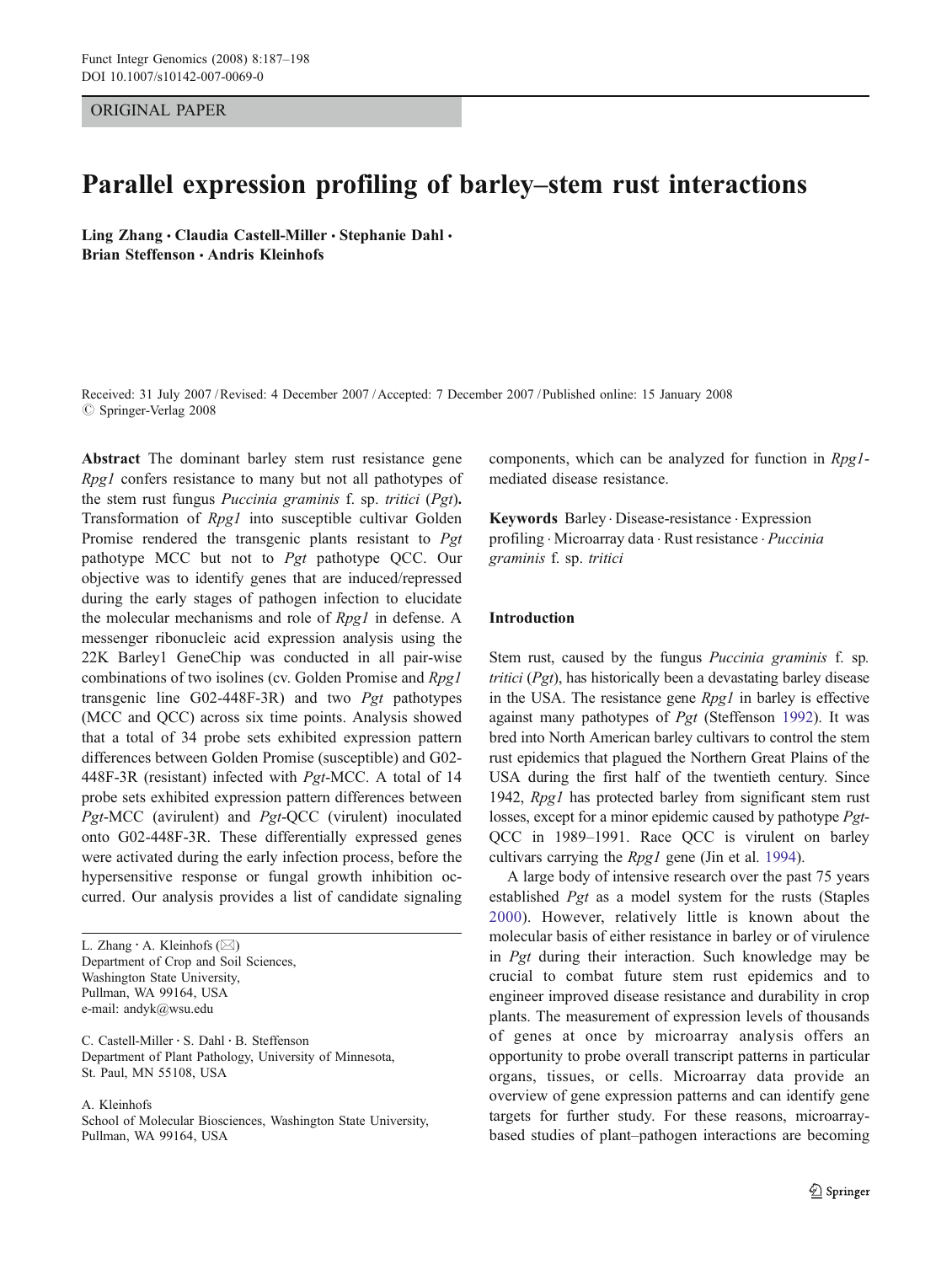more common. The recently developed Affymetrix Barley1 GeneChip (Close et al. [2004\)](#page-10-0) that contains at least 21,439 genes is a platform technology that facilitates extensive and globally comparable transcript profiling experiments in this crop. The Barley1 GeneChip has been used in transcriptbased cloning (Zhang et al. [2006](#page-11-0)), as an efficient approach for large-scale physical mapping, and to investigate gene expression patterns during barley development (Druka et al. [2006\)](#page-10-0). Another common use for the GeneChip has been the study of plant–pathogen interactions, such as barley– Blumeria graminis (Caldo et al. [2004](#page-10-0), [2006\)](#page-10-0) and barley– Fusarium graminearum (Boddu et al. [2006\)](#page-10-0) pathosystems.

Specific recognition in the barley– $Pgt$  interaction is triggered in a gene-for-gene manner by the Rpg1 gene. The introduction of a single copy of the  $Rpg1$  gene into the highly susceptible cv. Golden Promise by transformation rendered it highly resistant to pathotype Pgt-MCC (Horvath et al. [2003](#page-10-0)) but not to  $Pgt$ -QCC, showing that  $Rpg1$ functioned with the same specificity as in the parent cv. Morex. The *Rpg1* transgenic line (G02-448F-3R) differs from its isogenic cv. Golden Promise only in the presence of one copy of Rpg1 and the selectable marker gene bar.

From the pathogen's perspective, a number of developmental processes are required for Pgt to successfully invade barley, including germination of urediniospores, elongation of germ tubes, formation of appressoria, formation of substomatal vesicles, formation of haustorium mother cells and haustoria, formation of secondary infection hyphae, and subsequent colonization of host tissue. An overview of the rust infection process during the first 36 h is provided in Fig. 1 (Lin et al. [1998](#page-10-0); Sellam and Wilcoxson [1976\)](#page-10-0). We are primarily interested in the early stages of barley–Pgt interaction leading to resistance.

The perception of the *Pgt* fungus by barley and the ability of the pathogen to avoid or overcome the host's defenses imply a complex, dynamic network of communication between these organisms, which may be modified through the different phases of their interaction. The induction and signal transduction of defense responses or the development of cell types specific to the interaction require up- or downregulation of many genes. We conducted messenger ribonucleic acid (mRNA) expression profiling using the Barley1 GeneChip to study barley

| <b>Barley</b> | Hours After Inoculation (hai) P. graminis f. sp. tritici                                 |                             |
|---------------|------------------------------------------------------------------------------------------|-----------------------------|
|               |                                                                                          | Spore Landing               |
|               | 6                                                                                        | Germination and Formation   |
|               |                                                                                          | of Appressoria              |
|               |                                                                                          | Penetration                 |
|               | Recognition $\begin{array}{cc} \begin{array}{cc} 12 \\ 18 \\ 24 \end{array} \end{array}$ | Formation of Haustorium     |
|               |                                                                                          | Intercellular Hyphal Growth |
|               | 36                                                                                       | Cessation of Hyphal Growth  |

Fig. 1 Schematic representation of timing of events in the incompatible interaction between barley and Puccinia graminis f. sp. tritici (Adapted from Lin et al. [1998](#page-10-0); Sellam and Wilcoxson [1976](#page-10-0))

responses to the stem rust pathogen Pgt. In this study, we provide a comprehensive examination of gene transcript accumulation in barley during the early stages of infection by Pgt. This work may provide clues regarding the molecular mechanisms of compatibility and incompatibility in the barley–Pgt interaction.

## Experimental methods

# Plant materials

Barley cv. Golden Promise (CIho 13841) was used in this study. It is a stem rust-susceptible line that lacks Rpg1. G02-448F-3R is highly resistant transgenic line genetically engineered with Rpg1 in a cv. Golden Promise genomic background. Plants were grown in a growth chamber at 20– 22°C and 14-h photoperiod (160-W very-high-output [VHO] fluorescent and 60-W incandescent lamps) for a week before inoculation.

#### Fungal isolates

Pathotypes Pgt-MCC (avirulent for Rpg1) and Pgt-QCC (virulent for  $Rpg1$ ) were used in this study. Spores of each pathotype were increased on a susceptible host McNair 701 (CItr 15288) line E (PI 357308), collected, desiccated at room temperature, and stored at −80°C until needed. On the day of inoculation, the rust spores were heat shocked at 45°C for 10 min and allowed to rehydrate for 4 h at room temperature and humidity.

#### Experimental design

Incompatible and compatible barley–stem rust interactions were generated by all pair-wise combinations of the Golden Promise (CIho 13841) and G02-448F-3R isogenic lines and the two Pgt pathotypes MCC and QCC. For each replication, individual genotypes were planted in six separate flats  $(20.7 \text{ cm deep} \times 3.8 \text{ cm wide})$  using steamed field soil and 200 Metro Mix (containing equal amount of vermiculite, peat moss, perlite, and sand mix; #1 Sunshine Mix, Fisons, Vancouver, Canada). Each experimental flat consisted of six rows of ten seedlings, with rows randomly assigned to one of six harvest times in hours after inoculation (0, 6, 12, 18, 24, and 36 hai). Seedlings were grown to the one-leaf stage, 7 days (PO:0007094) after planting. Inoculations were performed using a rust inoculator pressured (27.5 kPa) by an air pump. The rate of inoculum applied was about 0.25 mg spores per plant. Inoculated plants were placed in a mist chamber in the dark at  $21 \pm 1$ °C (100% relative humidity) for 16 h. Then the plants were exposed to light (120–160 µmol photon·m<sup>-2</sup>·s<sup>-1</sup>) for 2 h with mist and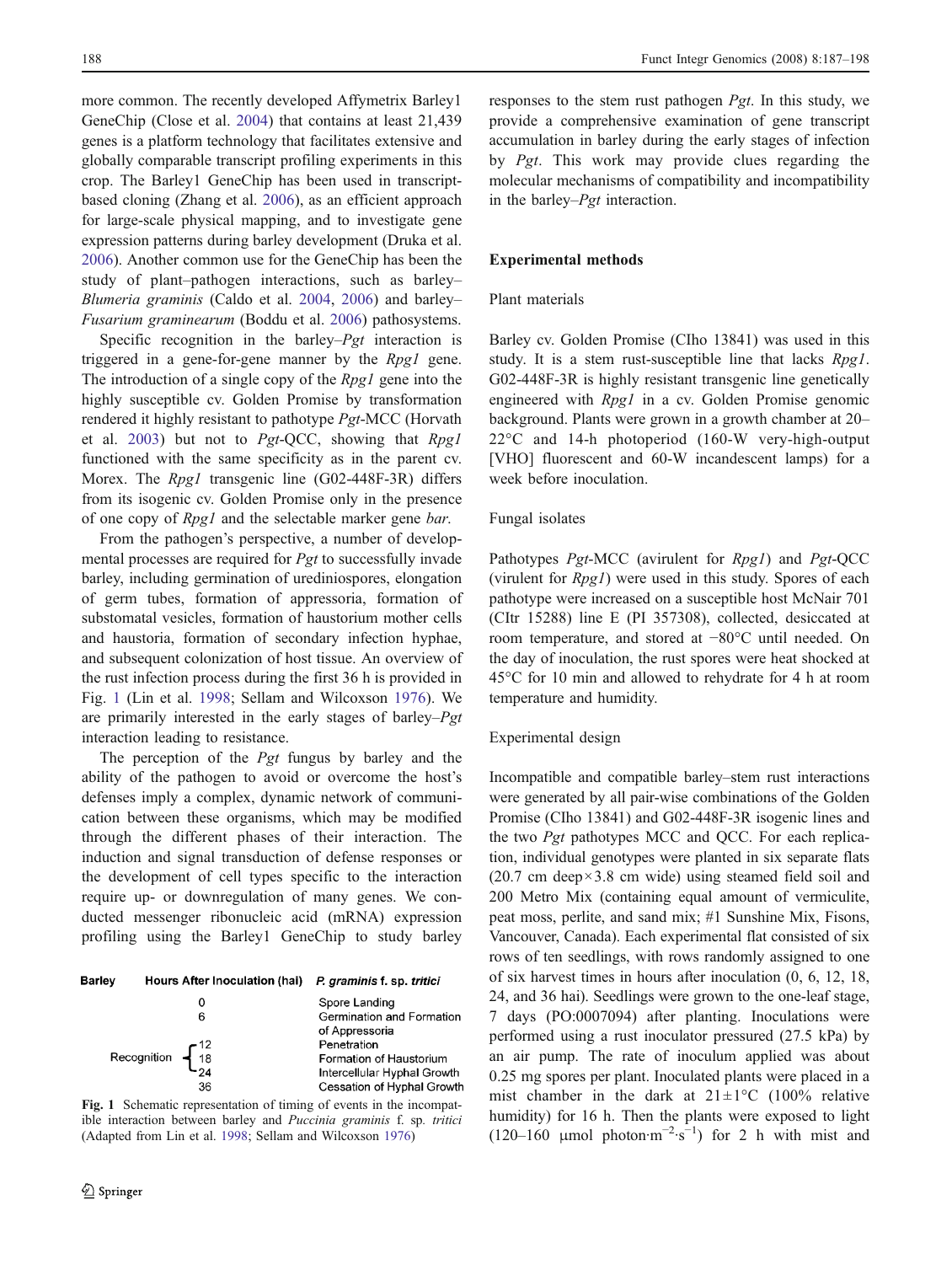allowed to dry slowly for another 3 h without mist before being placed in the incubation environment ( $23 \pm 1$ °C) under 160-W VHO fluorescent and 60-W incandescent lamps. Ten fully expanded primary leaves from each flat were collected at each time point, carefully folded, and placed in a 15-ml Falcon tube filled with RNA Later solution (Ambion, Texas, USA). The entire experiment was repeated three times in a standard split-split-plot design with 72 experimental units.

## RNA isolation

Total RNA was isolated using the hot (60°C) phenol/ guanidinium thiocyanate method (Close et al. [2004\)](#page-10-0). Trizollike reagent contained 38% saturated phenol, pH 4.3, 1 M guanidine thiocyanate, 0.1 M sodium acetate, pH 5.0, and 5% glycerol (Fisher Scientific, Pittsburg, PA). RNA was further purified using the RNeasy Midi kit (Qiagen, Valencia, CA).

#### Target synthesis and GeneChip hybridization

Target synthesis and GeneChip hybridization, washing, staining, and scanning were performed at the Molecular Biology Core at Washington State University. Microarray output was examined visually for excessive background noise and physical anomalies. The default MAS (Microarray Suite 5.0, Affymetrix, California, USA) statistical values were used for all analyses. All probe sets on each array were scaled to a mean target signal intensity of 125, with the signal correlating to the amount of transcript in the sample. An absolute analysis using MAS was performed to assess the relative abundance of the 22,792 represented transcripts based on signal and detection (present, absent, or marginal). The resulting data from the absolute analysis were exported into Microsoft Excel and then imported into EDGE software (EDGE, Seattle, WA).

#### Data analysis

After the expression data was loaded into EDGE, a covariate file was created and loaded into EDGE. The covariate file contains information about the experimental design (Table [3](#page-5-0)), such as which biological group comes from which array. Then, a "between class" analysis was performed to assess the evidence for a difference in expression over time between the two biological groups. In our analysis, we performed comparison between group "Golden Promise" and group "G02-448F-3R" and also comparison between group "MCC" and group "QCC." The number of permutations used in the significance calculation is 200; all runs, conducted several times, gave reproducible similar results. We also specified a natural cubic spline type in fitting the longitudinal model (Leek et al. [2006](#page-10-0)).

After EDGE ran the analysis based on our specifications, the "Differential Expression Results" menu was displayed. We selected a  $Q$  value less than 5% and a  $P$  value less than 0.0001 to display the genes that meet the significance threshold. Then, the final list of differentially expressed genes was exported to an Excel file.

#### Cluster analysis

Patterns of gene expression were identified using unsupervised cluster analysis within the set of differentially expressed transcripts that met the requirements detailed previously. Clustering algorithms allow for the separation of distinct patterns of expression based on the similarity of expression profiles between different genes. In this analysis, a hierarchical clustering algorithm utilizing a smooth correlation with the default parameters was utilized to isolate distinct, nonrepetitive patterns of expression within the time course. Clustering analysis was conducted by GeneSpring 5.1 software (Silicon Genetics, Redwood City, CA).

#### Data access

All detailed data and protocols from these experiments have been deposited in the Plant Expression Database (PLEXdb; [http://www.plexdb.org\)](http://www.plexdb.org). PLEXdb is a unified public resource for gene expression for plants and plant pathogens, including previous BarleyBase (BB; Shen et al. [2005\)](#page-10-0). Files are categorized under accession number BB49 and can be downloaded at the Download Center as batch files in CSV, CEL, DAT, or expression data formats under "Browse BarleyBase Experiment Data."

# Results

Transcriptome comparison between Golden Promise and Rpg1 Transgenic Line without fungus inoculation

A Golden Promise line was converted from highly susceptible to highly resistant by transformation with a single copy of the *Rpg1* gene. Sequencing the plant deoxyribonucleic acid (DNA) at the transferred-DNA junction of the transgene and Southern hybridization of this <sup>32</sup>P-labeled flanking sequence to barley genomic DNA suggested that the transgene was inserted into a repetitive region, presumably not disrupting any genes (Horvath et al. [2003](#page-10-0)). To determine the changes in gene expression that might have taken place upon introduction of a single copy of the Rpg1 transgene, we first compared transcriptomes of Golden Promise and the Rpg1 transgenic line G02-448F-3R at 0 h time point. Gene expression data were obtained from six independent biological replicates (Table [1\)](#page-3-0).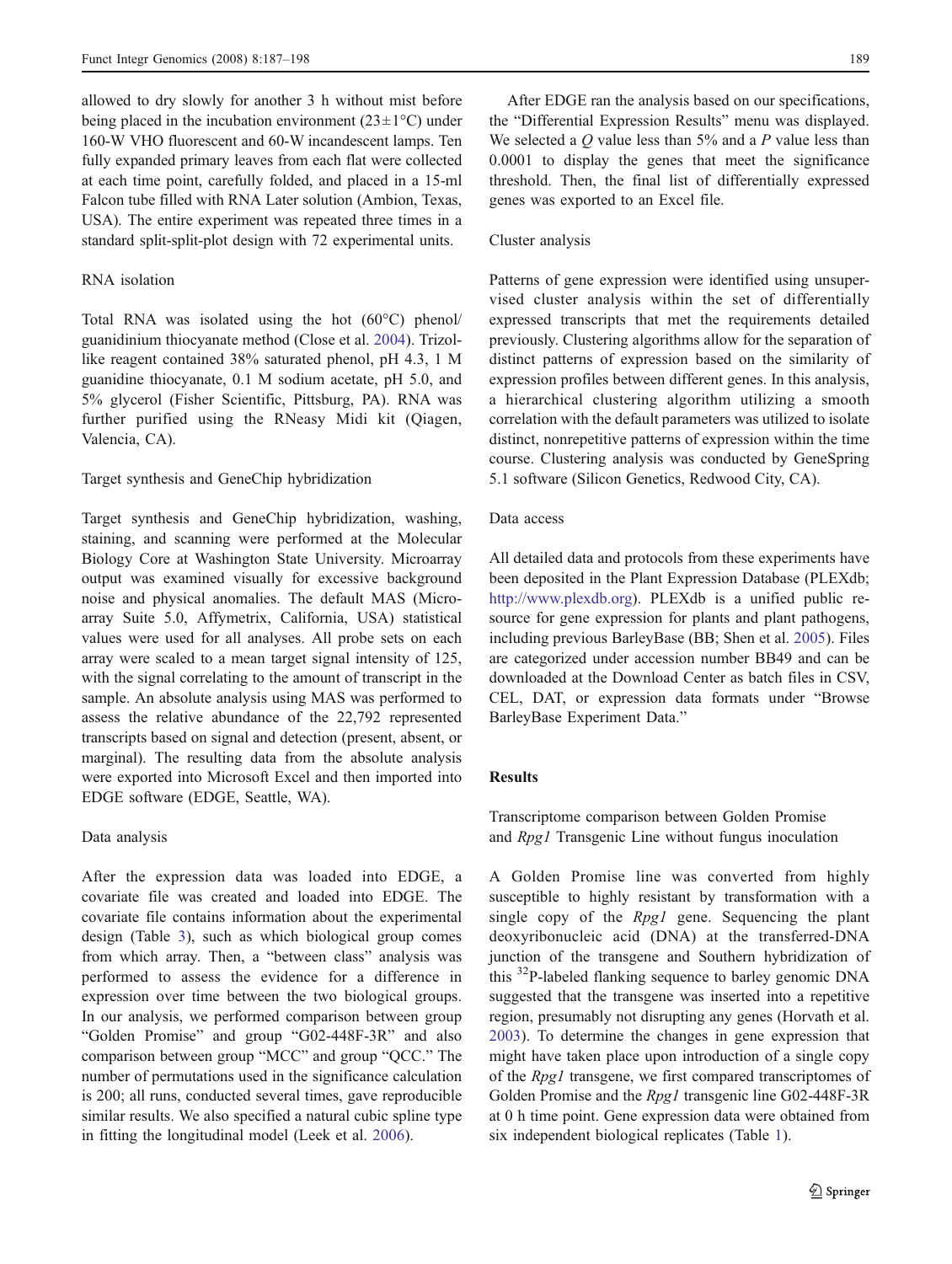<span id="page-3-0"></span>Table 1 Experimental design

| Plants            | Pathotypes | Time point (hai)     | Replicates | Interaction  |
|-------------------|------------|----------------------|------------|--------------|
| $G02 - 448F - 3R$ | MCC .      | 0, 6, 12, 18, 24, 36 |            | Incompatible |
| Golden Promise    | MCC        | 0, 6, 12, 18, 24, 36 |            | Compatible   |
| $G02 - 448F - 3R$ | OCC        | 0, 6, 12, 18, 24, 36 |            | Compatible   |
| Golden Promise    | OCC        | 0, 6, 12, 18, 24, 36 |            | Compatible   |

G02-448F-3R is an Rpg1 transgenic line that differs from cv. Golden Promise only by a single copy of Rpg1 and the selectable marker bar gene inserted by transformation. The experiment was conducted in three independent biological replications using a standard split-split-plot design with replications as blocks, pathotype as the whole-plot factor, plant genotype as the split-plot factor, and time as the split-split-plot factor. At 0 time point, there were six (3+3) independent biological replicates for Golden Promise and G02-448F-3R.

There were a total of 15 upregulated and 9 downregulated genes in the Rpg1 transgenic line compared with parent cv. Golden Promise at 0 h time point using a twofold change threshold (Table 2; Fig. [2\)](#page-4-0).

# Analysis strategy for expression profile comparison after infection

To study patterns of gene expression during pathogen infection of barley by Pgt, we chose to track changes in gene expression between a compatible and an incompatible interaction during the early stages of infection. We are interested in the genes that are responsible for initiating the resistance cascade. Consequently, we posed the question: What genes are induced and/or repressed in the early stages of infection (i.e., sampling times at 0–36 hai) of resistant and susceptible isolines? The experimental design employed is shown in Table 1. The two isogenic barley lines, a highly resistant transgenic line G02-448F-3R containing a single copy of Rpg1 in cv. Golden Promise background and the susceptible wild type cv. Golden Promise, were challenged with either Pgt pathotype MCC or QCC, which are avirulent and virulent for Rpg1, respectively (Fig. [3](#page-5-0)).

Table 2 Genes significantly upregulated or downregulated (more than twofold) at 0 h time point in the Rpg1 transgenic line G02-448F-3R compared to parent cv. Golden Promise identified by microarray analysis

| Affymetrix probe set ID | Gene annotation                             | Fold change |
|-------------------------|---------------------------------------------|-------------|
| Upregulated genes       |                                             |             |
| Contig12031 at          | MADS box-like protein                       | 10.72       |
| Contig270 at            | Seed storage protein                        | 3.882       |
| Contig3381 s at         | Subtilisin-chymotrypsin inhibitor 2         | 3.28        |
| Contig7384 s at         | Putative zinc finger protein                | 2.898       |
| Contig9248 s at         | Hypothetical protein                        | 2.705       |
| Contig14719 s at        | Ubiquitin-conjugating enzyme                | 2.637       |
| Contig20418 at          | Hypothetical protein                        | 2.617       |
| HD04G07u s at           | Putative protease inhibitor                 | 2.588       |
| rbaal5k15 s at          | Hypothetical protein                        | 2.54        |
| HD07M22r s at           | Proteinase inhibitor                        | 2.49        |
| Contig $3380$ s at      | Subtilisin-chymotrypsin inhibitor 2         | 2.386       |
| Contig23505 at          | Hypothetical protein                        | 2.373       |
| AB011266 at             | Nicotianamine synthase 4                    | 2.343       |
| Contig15511 at          | Putative protein                            | 2.215       |
| HV_CEa0002I05r2_at      | Putative 2-Hydroxyisoflavanone dehydratase  | 2.081       |
| Downregulated genes     |                                             |             |
| HVSMEm0003G16r2 at      | Putative cytochrome P450                    | 3.832       |
| Contig5345 s at         | Expressed protein                           | 2.869       |
| Contig13474 at          | Putative peptide deformylase                | 2.761       |
| HV CEa0002E17r2 s at    | Superoxide dismutase                        | 2.504       |
| Contig19393 at          | Aquaporin 2                                 | 2.439       |
| Contig6788 at           | Copper chaperone homolog CCH                | 2.29        |
| Contig17275 at          | PG1-related cluster                         | 2.219       |
| Contig2716_s_at         | Ferritin                                    | 2.186       |
| Contig2894_s_at         | Chloroplast inner envelope membrane protein | 2.089       |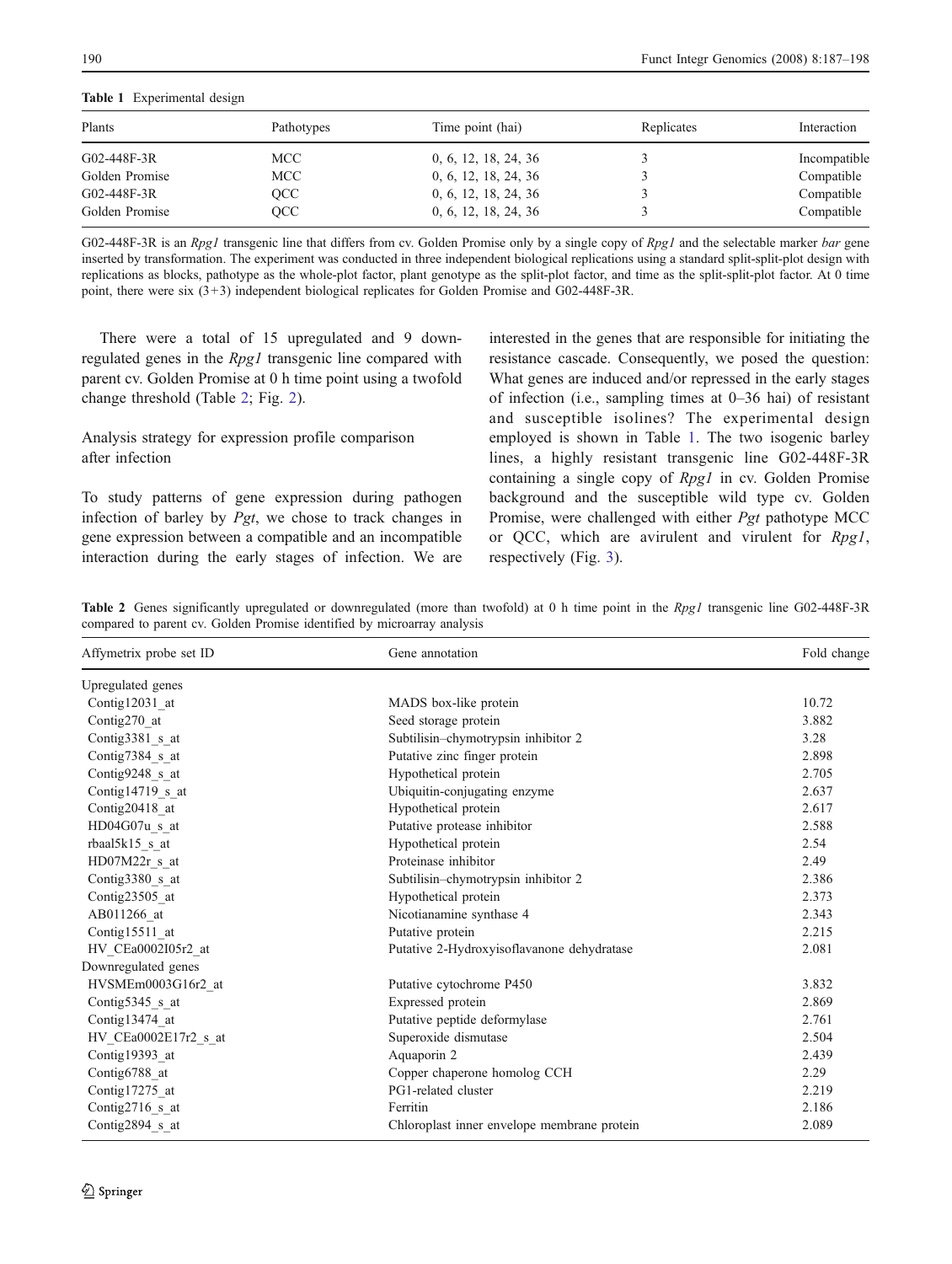a

1400

<span id="page-4-0"></span>Fig. 2 Expression patterns of 15 upregulated genes (a) and nine downregulated genes (b) in the stem rust-resistant Rpg1 transgenic line G02-448F-3R compared to the susceptible parent cv. Golden Promise. The mean signal values and the standard errors were calculated based on six independent biological replicates



We were primarily interested in genes (other than  $Rpg1$ ) whose expression might be used to distinguish incompatible from compatible interactions in barley lines isogenic for Rpg1. Two different analyses were conducted to achieve the goal: (1) by comparing the two isogenic lines challenged with Pgt-MCC and (2) by comparing the effects of avirulent and virulent Pgt pathotypes, MCC and QCC, respectively, inoculated onto the Rpg1 transgenic line.

Because the regulation of gene expression is a dynamic process, the arrays were collected over a time course, allowing us to study the dynamic behavior of gene expression and characterize changes in gene expression over time, instead of just a single time point. The software EDGE (Storey and Tibshirani [2003;](#page-11-0) Storey et al. [2005\)](#page-11-0) is specifically designed for time course experiments; expression over time is modeled flexibly, and statistical significance is calculated while accounting for sources of dependence over time. It is suitable for our data analysis.

In the first comparison, we further restricted our attention to genes that were specifically induced by MCC, not QCC. Because we did not include a mock control, we eliminated the genes that showed similar changes in response to challenge by both pathotypes. The genes that were differentially expressed (P value less than 0.0001) between the two host lines only by MCC challenge are the genes of interest. In the second comparison, we selected for genes that are only differentially expressed between MCC and QCC inoculated onto the Rpg1-carrying transgenic line G02-448F-3R.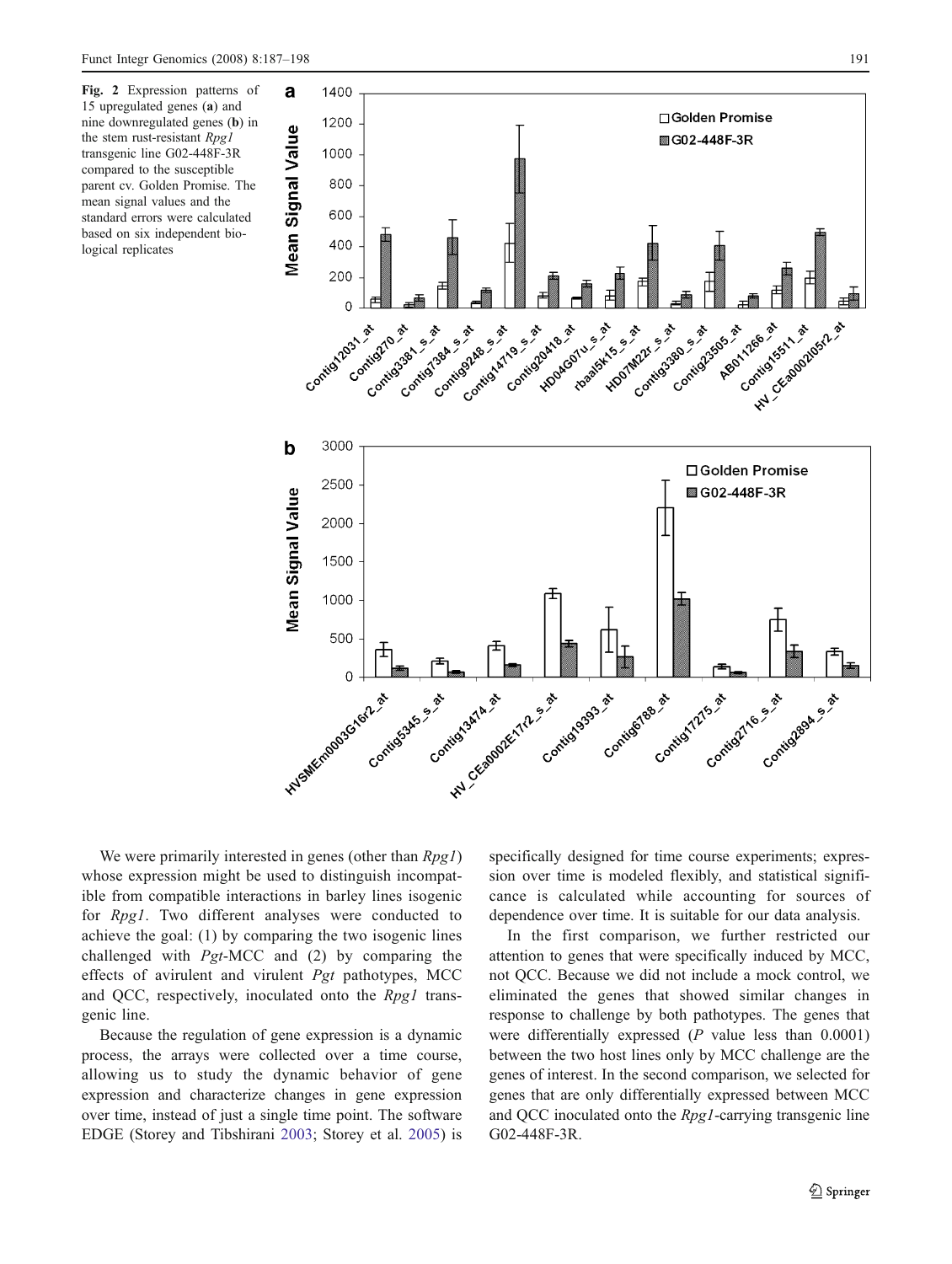<span id="page-5-0"></span>

Fig. 3 Disease reaction of Rpg1 transgenic line G02-448F-3R compared to parent cv. Golden Promise. Golden Promise is susceptible to both pathotypes Pgt-MCC and Pgt-QCC, whereas G02-448F-3R is resistant to Pgt-MCC but susceptible to Pgt-QCC

Barley genes differentially expressed in a Rpg1-dependent manner

Data analysis identified that 34 probe sets were differentially expressed between Golden Promise and the Rpg1 transgenic line after Pgt-MCC challenge over time (Table 3; Fig. [4\)](#page-6-0). These selected genes had a cutoff  $P$  value of less than 0.0001 and a false discovery rate of less than 5% (Storey and Tibshirani [2003\)](#page-11-0). Classification of these genes by predicted function is shown in Table 3. Twenty-six of the 34 differentially expressed genes are predicted to function in cellular metabolism, signal transduction, regulation of gene expression, and plant defense. Eight genes

Table 3 Genes differentially expressed in the comparison of the Pgt-MCC pathotype-infected resistant transgenic line G02-448F-3R and susceptible parent cv. Golden Promise at the significance level of 0.0001

| Affymetrix probe set ID | Predicted function                                         | Classification      | Organism    |
|-------------------------|------------------------------------------------------------|---------------------|-------------|
| Upregulated genes       |                                                            |                     |             |
| Contig11773 at          | Unknown                                                    | Unknown             |             |
| Contig9172 at           | Probable germin protein 4                                  | Defense             | O. sativa   |
| Contig3383 at           | Subtilisin-chymotrypsin inhibitor 2                        | Defense             | H. vulgare  |
| Contig1675 s at         | Jasmonate-induced protein 1                                | Defense             | H. vulgare  |
| Contig19854 at          | Cinnamyl alcohol dehydrogenase                             | Lignin synthesis    | L. perenne  |
| Contig10838 at          | Putative threonine synthase                                | Cellular metabolism | O. sativa   |
| Contig1942 at           | Putative mono- or diacylglycerol acyltransferase           | TAG synthesis       | O. sativa   |
| Contig16535 at          | 3-Methylcrotonyl CoA carboxylase biotin-containing subunit | Cellular metabolism | O. sativa   |
| rbaal17b01 s at         | Unknown                                                    | Unknown             |             |
| HT11O15u s at           | Putative mono- or diacylglycerol Acyltransferase           | TAG synthesis       | $O.$ sativa |
| Contig9094 at           | Osmotin-like protein                                       | Defense             | $O.$ sativa |
| HU14N23u s at           | Unknown                                                    | Unknown             |             |
| Contig11397 s at        | Unknown                                                    | Unknown             |             |
| Contig21116 at          | Unknown                                                    | Unknown             | O. sativa   |
| Contig6582 at           | Phi-1 protein                                              | Cellular metabolism | O. sativa   |
| Contig14377 at          | Glycerophosphoryl diester phosphodiesterase-like           | Cellular metabolism | O. sativa   |
| HM05N11r at             | cinnamyl alcohol dehydrogenase                             | Lignin synthesis    | L. perenne  |
| Contig3319 at           | Expressed protein                                          | Unknown             | O. sativa   |
| Contig3814 at           | Putative delta 1 pyrroline-5-carboxylate synthetase        | Cellular metabolism | O. sativa   |
| Contig1791 x at         | Adenosylhomocysteinase                                     | Cellular metabolism | H. vulgare  |
| Contig14679 at          | Xylanase inhibitor                                         | Defense             | H. vulgare  |
| Contig2864 s at         | Beta-glucosidase homolog                                   | Defense             | A. thaliana |
| Contig13422 at          | Putative dioxygenase                                       | Stress induced      | O. sativa   |
| Contig5924 s at         | Protein kinase                                             | Signal transduction | O. sativa   |
| Contig8361 at           | RNA helicase                                               | Signal transduction | V. radiata  |
| Downregulated genes     |                                                            |                     |             |
| HW08H20u at             | Putative peroxidase                                        | Oxidative stress    | O. sativa   |
| Contig3636 at           | Leucine-rich repeat protein LRP                            | Defense             | O. sativa   |
| Contig25762 at          | Unknown                                                    | Unknown             | O. sativa   |
| Contig3235 at           | Methylenetetrahydrofolate reductase                        | Cellular metabolism | Zea mays    |
| Contig $5059$ s at      | RNase S-like protein                                       | Defense             | H. vulgare  |
| Contig25699 at          | Putative membrane protein                                  | Unknown             | A. thaliana |
| Contig9747 at           | Putative peptidyl-prolyl cis-trans isomerase               | Protein folding     | O. sativa   |
| HV_CEb0010I11r2_at      | Small GTP-binding protein                                  | Signal transduction | O. sativa   |
| Contig3667 s at         | myb-Related protein                                        | Cellular metabolism | H. vulgare  |
|                         |                                                            |                     |             |

Twenty-five genes with predicted function were upregulated in the transgenic line compared to Golden Promise. Nine genes with predicted function were downregulated in the transgenic line compared to Golden Promise.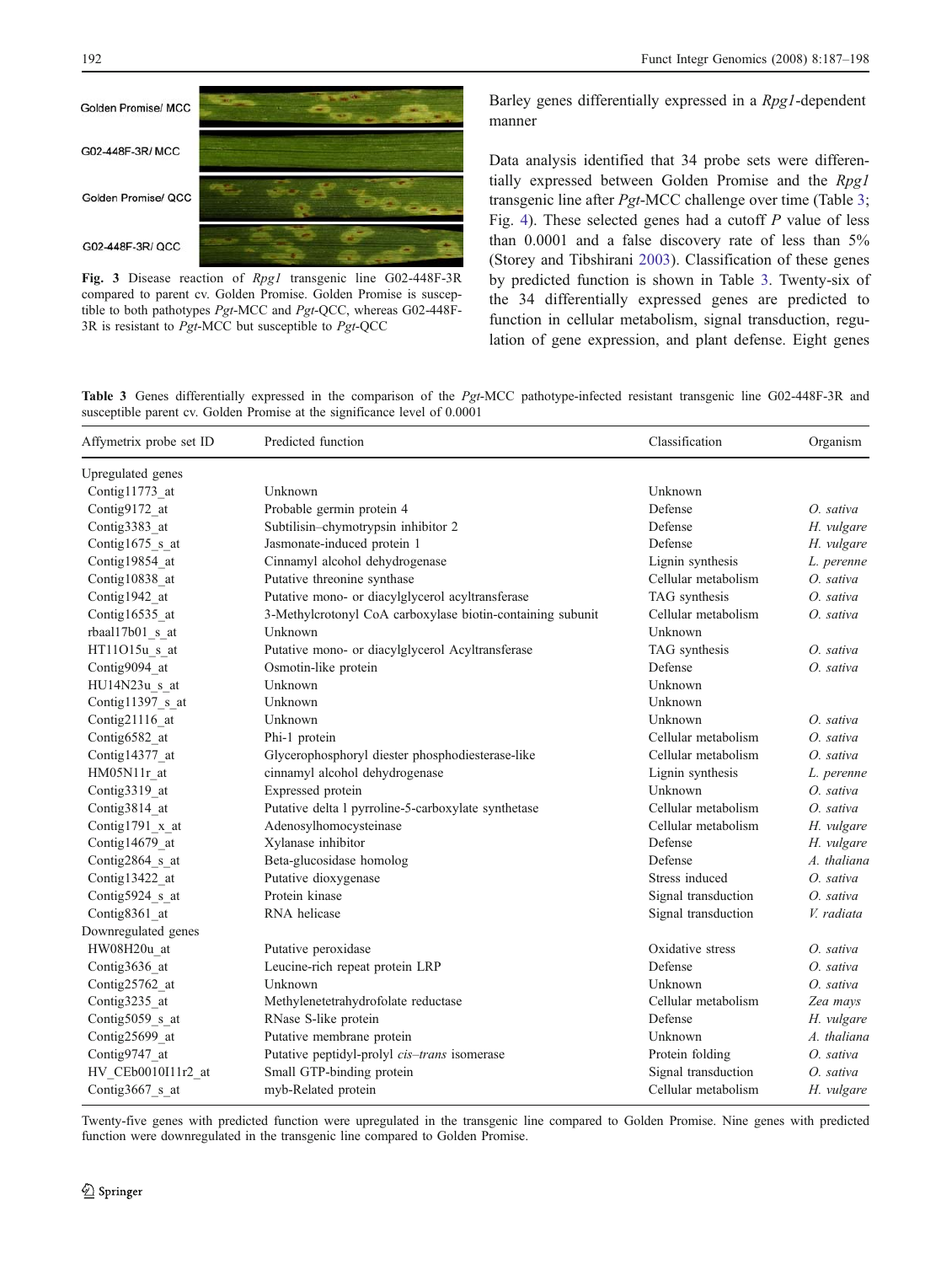<span id="page-6-0"></span>Fig. 4 Expression profile of 34 probe sets differentially expressed between incompatible and compatible interactions with Pgt-MCC in isolines differing in the presence or absence of the Rpg1 gene. Golden Promise  $(GPM)$  is susceptible to Pgt-MCC. G02-448F-3R (TRM) is the Rpg1 transgenic line in a Golden Promise genomic background, which is highly resistant to Pgt-MCC. Mean signal values were used to determine the similarities of expression profiles through cluster analysis. Hierarchical clustering was performed with the GeneSpring 5.1 software. The expression profiles of typical members of each cluster are presented in graph format. Cluster 4 could not be represented by a single graph because the individual expression profiles are too diverse



were of unknown function; three of these eight shared significant similarities to annotated sequences in the rice genome, and one had similarity to an annotated sequence in the Arabidopsis genome.

To determine the overall pattern of expression of the identified genes, we used a hierarchical clustering algorithm to construct a hierarchical tree using the transcript level per time point of the 34 differentially expressed genes in Rpg1dependent compatible and incompatible interactions (Fig. 4). mRNA levels of the 34 differentially expressed genes clustered into four groups. The genes in the first cluster showed the same basic divergent expression between incompatible and compatible interactions as early as 6 and 12 hai and started to decline at 18 hai. In the resistant Rpg1 transgenic line, these genes start to be upregulated around 6 hai and continued to diverge at 12 and 18 hai. This time period is coincident with fungus appressoria formation, penetration, and first haustorium formation. This result indicates that resistance to stem rust in barley, as conditioned by the Rpg1 gene, may be expressed as early as appressoria formation above the stomata. The genes in the second cluster reached an expression maximum of 24 hai in the incompatible interaction and then declined at 36 hai, corresponding to haustorium formation and intercellular hyphae growth of the fungus. The transcripts of genes in the third cluster accumulated later at a higher level in the incompatible interaction, around 24 to 36 hai, a time when the hypersensitive response was more abundant and colony

growth was partially inhibited. Therefore, 25 genes (Table [2;](#page-3-0) cluster nos. 1, 2, and 3 in Fig. 4) showed higher induction during the incompatible interaction, while nine genes (HW08H20u\_at, Contig3636\_at, Contig25762\_at, Contig3235\_at, Contig5059\_s\_at, HV\_CEb0010I11r2\_at, Contig25699 at, Contig3667 s at, and Contig9747 at) in cluster no. 4 showed higher expression levels during the compatible interaction.

Barley genes differentially expressed in response to MCC and QCC

Because the Pgt pathotype QCC is virulent on barley cultivars carrying Rpg1, microarray experiments were conducted to evaluate the gene expression patterns of the Rpg1 transgenic line G02-448F-3R, which was inoculated with MCC and QCC separately. We used the same analysis strategy to determine variation in transcript abundance in the same host genotype that was infected with different pathotypes. As reported by Rostoks et al. ([2004\)](#page-10-0), a time course experiment with Morex seedlings infected with the incompatible stem rust pathotype MCC did not show any significant differences in the *Rpg1* expression level compared to mock-treated controls. In agreement with this finding, our microarray data showed that the Rpg1 transcript levels were not significantly different between Pgt-MCC and Pgt-QCC inoculated onto the Rpg1 transgenic line across six time points (data not shown). Our results showed that 14 probe sets had P values less than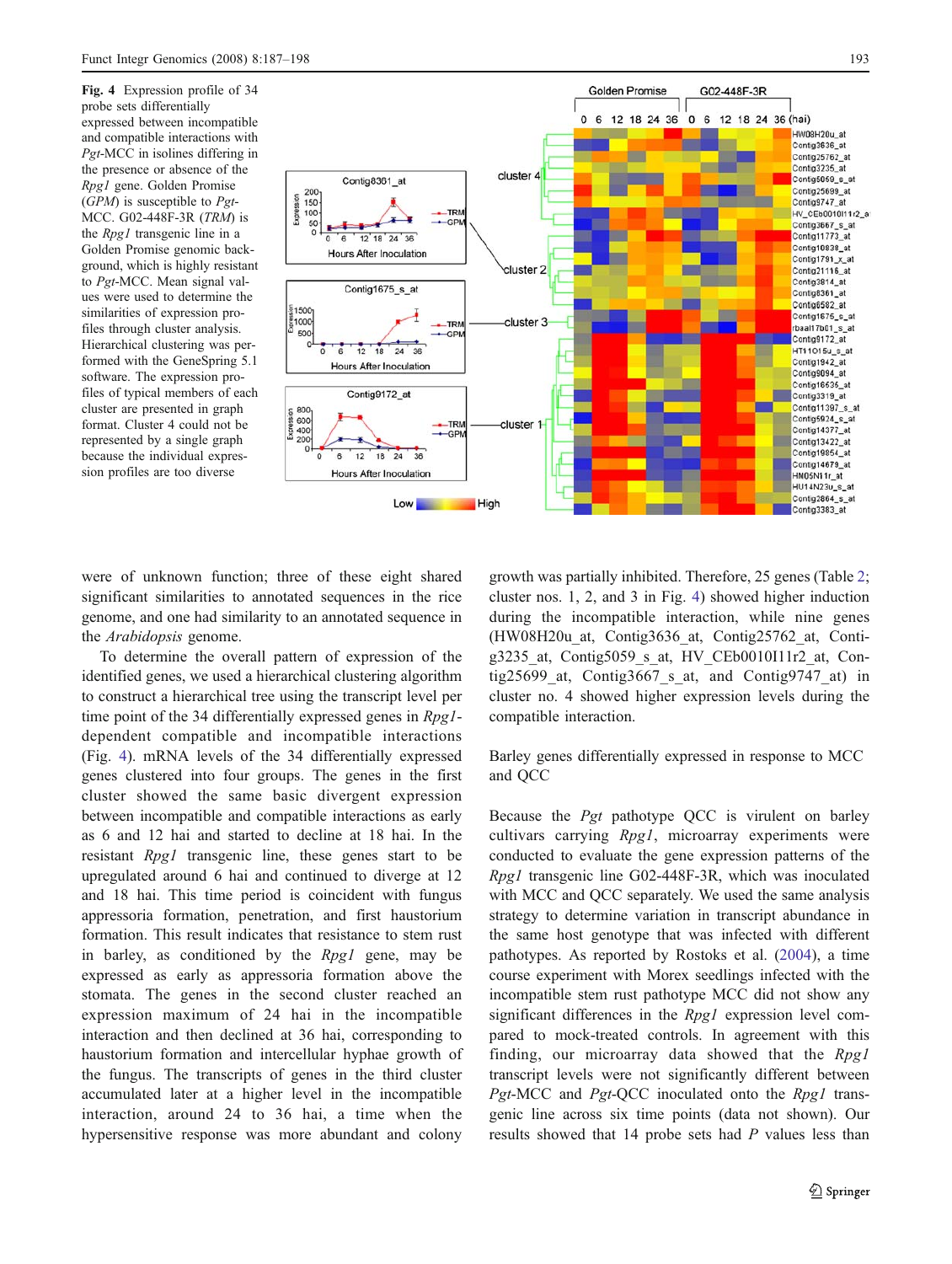| Affymetrix probe set ID | Predicted function                             | Classification      | Organism    |
|-------------------------|------------------------------------------------|---------------------|-------------|
| Upregulated genes       |                                                |                     |             |
| Contig4402 s at         | Pathogenesis-related protein 10                | Defense             | H. vulgare  |
| HV CEa0009C05r2 s at    | Unknown                                        | Unknown             |             |
| Contig5838 at           | Glutathione S-transferase 2                    | Oxidative stress    | A. tauschii |
| Contig6008 s at         | Glutathione S-transferase GST 34               | Oxidative stress    | Zea mays    |
| Contig3383 at           | Subtilisin-chymotrypsin inhibitor 2            | Defense             | H. vulgare  |
| Contig3211 at           | Blue copper-binding protein homolog            | Electron transport  | T. aestivum |
| Contig19593 at          | Unknown                                        | Unknown             | O. sativa   |
| Contig14915 at          | Calmodulin-binding protein                     | Signal transduction | O. sativa   |
| Contig16985 at          | Putative ABA-responsive protein                | Stress related      | O. sativa   |
| Contig $3017$ at        | Oxalate oxidase                                | Defense             | H. vulgare  |
| Contig8489 s at         | Monooxygenase 2 (MO2)                          | Cellular metabolism | A. thaliana |
| Contig17916 at          | Putative lignostilbene-alpha, beta-dioxygenase | Cellular metabolism | O. sativa   |
| Contig4405 $x$ at       | Pathogenesis-related protein PR-10a            | Defense             | O. sativa   |
| Downregulated genes     |                                                |                     |             |
| Contig8896 s at         | Cysteine proteinase                            | Pathogenesis        | A. thaliana |

Table 4 Genes differentially expressed in the comparison of the Rpg1 transgenic line G02-448F-3R infected with Pgt-MCC or Pgt-QCC

Thirteen genes with predicted functions were upregulated during the MCC infection compared with the QCC infection, while only one gene was down regulated during the MCC infection compared with the QCC infection.

0.0001 for the comparison of expression patterns across incompatible and compatible interactions (Table 4). This set of 14 genes was associated with a false discovery rate less than 5% (Storey and Tibshirani [2003\)](#page-11-0). The 14 genes that are differentially expressed during MCC and QCC infection include two PR-10 proteins, two glutathione-S-transferases (GSTs), a blue copper-binding protein homolog, calmodulin-binding proteins, and genes with unknown functions. Thirteen of these genes had a higher expression level in the incompatible MCC interaction than in the compatible QCC interaction. Only one gene, Contig8896 s at, encoding a cysteine proteinase, was expressed at higher levels after QCC infection than MCC infection. As shown in Fig. 5,



Fig. 5 Expression profile of 14 probe sets differentially expressed in the comparison of the Rpg1 transgenic line (G02-448F-3R) infected with Pgt-MCC or Pgt-QCC, avirulent and virulent pathotypes, respectively. Mean signal values were used to determine the similarities of expression profiles through cluster analysis. Hierarchical clustering was performed with the GeneSpring 5.1 software

mRNA levels of the 13 differentially expressed genes clustered together, while Contig8896\_s\_at belongs to another cluster by itself.

In cluster no. 1, the pattern of mRNA accumulation was highly similar in both incompatible and compatible interactions up to 12 h after infection and divergent thereafter. This is particularly interesting because 12 h after infection is when the fungus starts to enter through the stomata. This result also suggests that the resistance protein detects pathogen invasion at a very early stage, as early as the start of the fungal penetration.

A proteinase inhibitor in response to pathogen attack

In comparison of the *Rpg1* isolines infected with the avirulent pathotype MCC and infection of the Rpg1 transgene with either compatible (QCC) or incompatible (MCC) pathotypes, a probe set, Contig3383\_at, differentiated compatibility and incompatibility in the barley–stem rust interaction (Fig. [6\)](#page-8-0). Contig3383\_at is a gene predicted to encode a protein with homology to a subtilisin– chymotrypsin inhibitor. This gene was expressed at a low level before fungus infection (Fig. [2](#page-4-0)). At 6 hai, the gene was induced in both compatible and incompatible interactions but at a higher level in the incompatible interaction. The expression level kept increasing at 12 hai and reached a peak at 18 hai in the incompatible interaction. In the compatible interaction, it peaked at 12 hai and declined to a lower level at 18 hai. In both cases, the expression level was much lower in the compatible vs incompatible interaction. This gene could be a signature that differentiates Rpg1-dependent compatibility and incompatibility.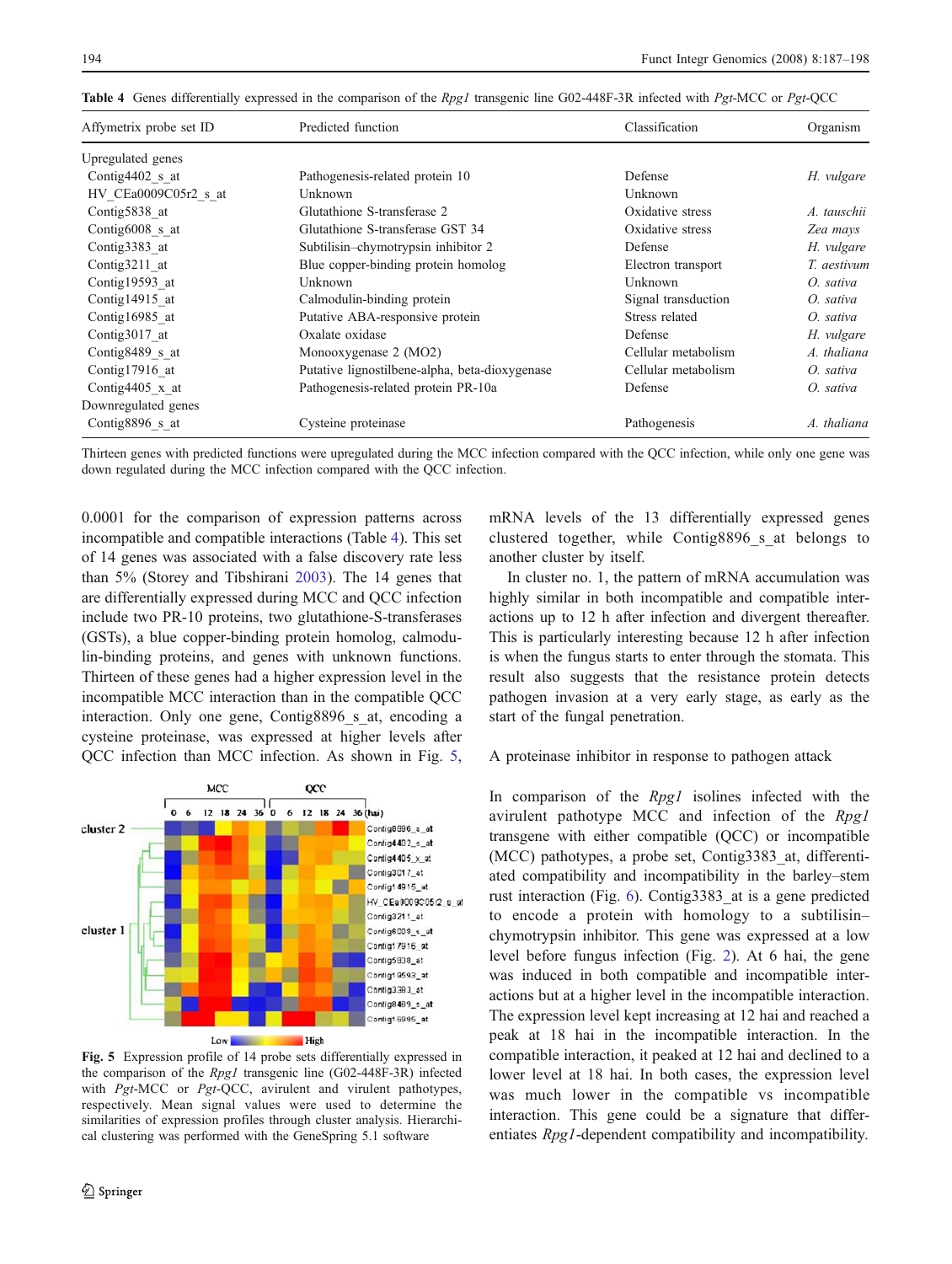<span id="page-8-0"></span>Fig. 6 Transcript accumulation pattern of Contig3383\_at (encoding a subtilisin– chymotrypsin inhibitor) at different time points after infection. Red, incompatible interaction; blue, compatible interaction. a Comparison between Golden Promise (GPM) and Rpg1 transgenic line (TRM) infected with *Pgt*-MCC. **b** Comparison of the Rpg1 transgenic line infected with avirulent pathotype MCC or virulent pathotype **QCC** 



## **Discussion**

Durable resistance to stem rust, such as that provided by Rpg1, is highly desirable for crop breeding. We took a mRNA profiling approach to examine the barley–Pgt interaction. This study identified genes showing differential expression patterns between compatible and incompatible interactions.

The development of Pgt on resistant and susceptible barley cultivars was found to be similar to that on resistant and susceptible wheat (Sellam and Wilcoxson [1976\)](#page-10-0). There were no differences among cultivars in urediniospore germination, appressorium formation, or penetration. However, growth of the pathogen was restricted in tissues of resistant cultivars in comparison to the susceptible cultivars. Furthermore, fewer uredinia formed in resistant than in susceptible cultivars. This suggests that resistance to stem rust in barley, as conditioned by the Rpg1 gene, is expressed after penetration has occurred and the hyphae begin to grow in the intercellular space. Yet, how and when the signal is perceived by the host and transduced is still poorly understood. Therefore, we focused on genes that accumulated preferentially in the incompatible reaction before 36 hai, which might lead to disease resistance.

Analysis of the transcriptome at the 0-h time point identified 15 genes that were upregulated and nine genes that were downregulated in the transgenic line compared to its isoline, Golden Promise. Four of the upregulated genes are predicted to be protease inhibitors and one an ubiquitinconjugating enzyme (Table [2\)](#page-3-0). Although the significance of this observation is not clear at this time, our laboratory has

shown that protein degradation by the proteasome pathway is involved in Rpg1-mediated disease resistance and that the RPG1 protein undergoes a basal level of polyubiquitination in uninfected plants (Nirmala et al. [2007\)](#page-10-0). It is possible that introduction of the *Rpg1* gene could have altered protein degradation and the ubiquitination complex gene expression.

When the *Rpg1* transgenic line and the susceptible isogenic cv. Golden Promise were infected with MCC, 34 genes were found to have different patterns of expression over time between the respective incompatible and compatible interaction. The genes were grouped according to their expression profiles. Results indicated sequential activation of genes with the genes in the first three clusters accumulating before fungal growth inhibition, implicating them in early events leading to resistance. Immediately downstream of pathogen perception, a battery of responses could be elicited, such as new amino acid synthesis, including methionine, proline, threonine, and leucine. Amino acids are precursors for a variety of secondary metabolites that influence various defense responses. The induction of genes involved in the phenylpropanoid biosynthetic pathway is well documented in other plant– pathogen interactions (Moerschbacher et al. [1988;](#page-10-0) Caldo et al. [2004](#page-10-0)). Histological investigation of the interaction of wheat lines carrying the stem rust resistance gene Sr5 with an incompatible race of Pgt showed accumulation of lignin and lignin-like materials, which are associated with the hypersensitive reaction conditioned by the Sr5 gene (Tiburzy and Reisener [1990](#page-11-0)). Contig19854\_at and HM05N11r\_at, both encoding cinnamyl alcohol dehydrogenase, showed increased expression in the incompatible interaction as early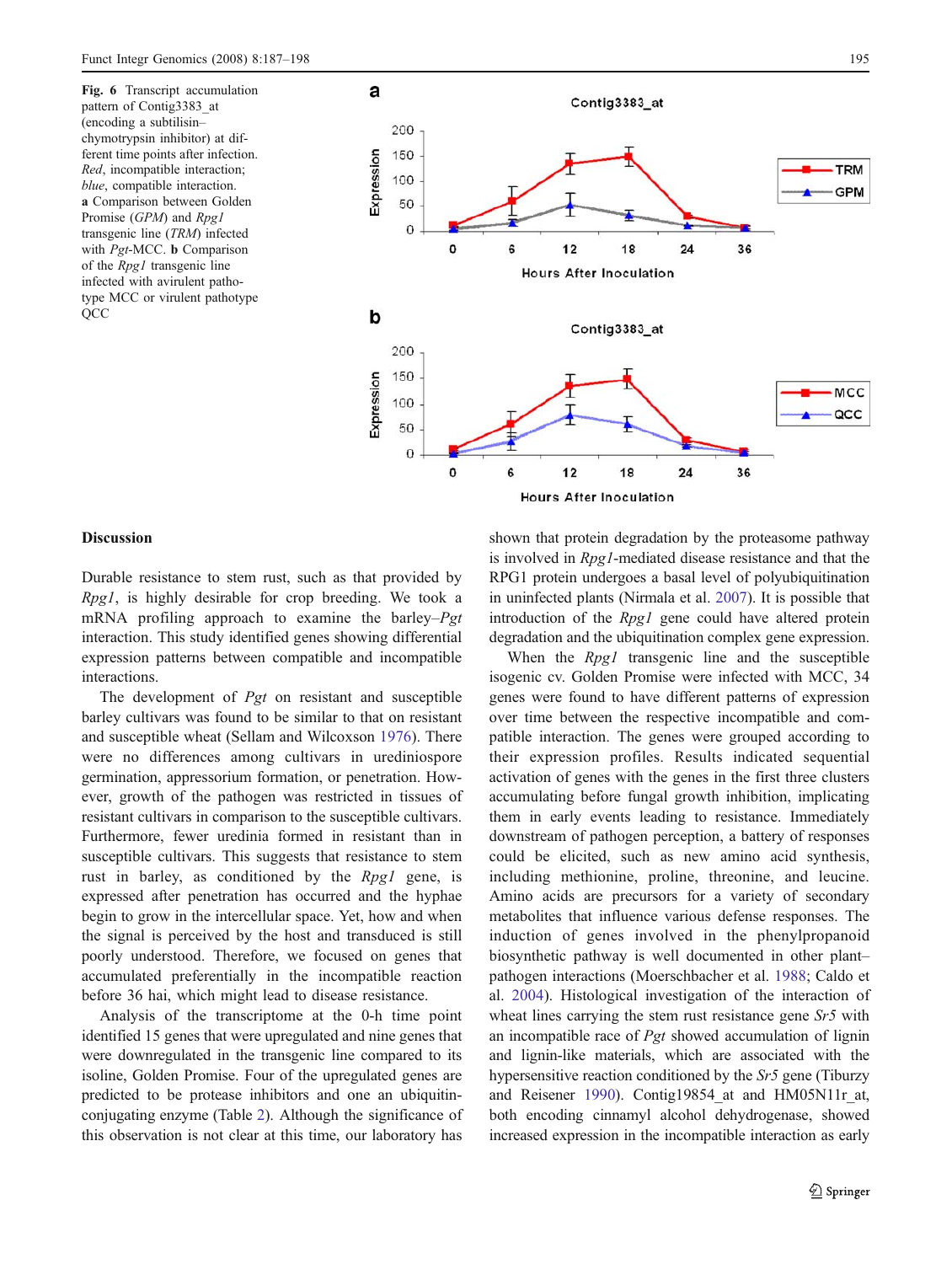as 6 hai and reached maximum expression at 12 hai, when the fungus started to penetrate through stomata. Other rapidly induced events included increased diacylglycerol levels through some lipid-metabolizing enzymes (Contig1942\_at, HT11O15u s at, and Contig14377 at), repressed expression of some regulatory proteins, such as guanosine triphosphatebinding protein (HV\_Ceb0010I11r2\_at), myb-related protein (Contig3667\_s\_at), and protein kinase (Contig5924\_s\_at). Activation of a number of defense-related genes, like osmotin-like protein (Contig9094\_at), germin protein (Contig9172\_at), and xylanase inhibitor (Contig14679\_at), also was observed. Our analyses suggest that close communication occurs when a pathogen comes into contact with the plant. Positive and negative feedback loops likely exist both within and between signaling pathways and metabolic pathways to ensure tight coordination of the eventual defense response.

When the *Rpg1* transgenic line G02-448F-3R was inoculated with pathotypes MCC and QCC, 14 genes showed differentially expressed patterns over time. These included two pathogensis-related (PR) proteins 10, Contig4402 s at and Contig4405\_x\_at. There are 11 different classes of PR proteins that are induced in a variety of plant species in response to pathogen invasion. A few PR proteins have been shown to possess antimicrobial activity. Studies revealed that the PR-10 class of proteins share homology to a ribonuclease isolated from phosphate-starved ginseng cells, suggesting that PR-10 proteins may possess such activity (Moiseyev et al. [1994](#page-10-0)). Ribonuclease has been investigated extensively in different host–parasite combinations, including mildew and rust on cereals. Members of this gene family were differentially induced in rice after infection with Magnaporthe grisea (McGee et al. [2001\)](#page-10-0). Our results showed that when the G02- 448F-3R was inoculated with MCC and QCC, only the mRNA encoding the PR10 protein accumulated higher in the incompatibility reaction, not other classes of PR proteins. PR10 and subtilisin–chymotrypsin inhibitor 2 have similar induction behavior. Both genes showed a rapid and transient activation in the incompatible interaction with the avirulent pathotype MCC, with a maximum at 18 hai. It is interesting to note that in a study of barley defense reactions to a necrotrophic fungus Rhynchosporium secalis (Steiner-Lange et al. [2003](#page-10-0)), PR-10 and SD10 (putative proteinase inhibitor) are induced rapidly in the epidermis, with substantial amounts of mRNA detectable at 18 hai in the resistant cultivar.

The plant hormone abscisic acid (ABA) plays important roles in many aspects of plant development, in the regulation of stomatal aperture, and in the initiation of adaptive responses to various environmental conditions. Current evidence suggests that ABA affects disease resistance mainly negatively by interfering at different levels with biotic stress signaling. The involvement of ABA in primed callose production is one of the few examples of a positive role of ABA in disease resistance (Rezzonico et al. [1998\)](#page-10-0). It has become increasingly clear that the previously isolated abiotic signaling network that is controlled by ABA and the biotic network that is controlled by salicylic acid (SA), jasmonic acid (JA), and ethylene (ET) are interconnected at various levels (Mauch-Mani and Mauch [2005\)](#page-10-0). Contig17916 at, encoding putative lignostilbene-alpha, betadioxygenase, showed induction in response to MCC but not QCC. Lignostilbene-alpha, beta-dioxygenase catalyzes a reaction in ABA biosynthesis. Contig16985\_at, encoding a putative ABA-responsive protein, also showed early activation in response to MCC. Contig5838\_at and contig6008\_ s at, both encoding GST, were clustered together with Contig17916 at. Phytohormone treatments such as ethylene, auxins, ABA, methyl jasmonate, and salicylic acid have been shown to induce expression of GST genes (Marrs [1996\)](#page-10-0). Induction of GST expression by so many diverse stimuli implies that plant GSTs are critical in plant response to stress, such as pathogen attack, either by participating in the signal transduction and/or detoxifying harmful compounds produced as a result of a given stress. The activation of these genes suggests that ABA, like other well-studied plant hormones (i.e., salicylic acid, jasmonic acid, and ethylene), is also involved in the plant–pathogen interaction.

The corresponding Avr gene of the fungus Pgt-MCC has not been cloned; thus, its function inside the plant cell is unknown. The recent discovery that the effectors XopD (Hotson et al. [2003\)](#page-10-0), AvrXv4 (Roden et al. [2004](#page-10-0)), AvrPphB (Shao et al. [2003](#page-10-0)), and AvrRpt2 (Axtell et al. [2003\)](#page-10-0) have cysteine protease functions reveals that the proteolysis of host substrates is a conserved strategy employed by diverse pathogens to manipulate host signal transduction (Hotson and Mudgett [2004](#page-10-0)). It is plausible that the plant cell activates its protease inhibitors to counterattack the pathogen. A subtilisin–chymotrypsin inhibitor, identified in our study, suggests the involvement of a protease in the regulation of Rpg1-mediated defense.

An understanding of the barley–*Pgt* interaction transcriptome is an important step in unraveling the complex signaling and response networks that result either in successful infection for the pathogen or resistance for the host. Our data provide us candidate pathogenicity- and resistance-associated genes in this particular pathosystem, many of which are yet to be assigned a function. Because Barley Stripe Mosaic Virus (BSMV) has recently been developed as a viral-induced gene silencing (VIGS) vector for monocots (Holzberg et al. [2002](#page-10-0)), several laboratories have optimized the protocol to assay genes functioning in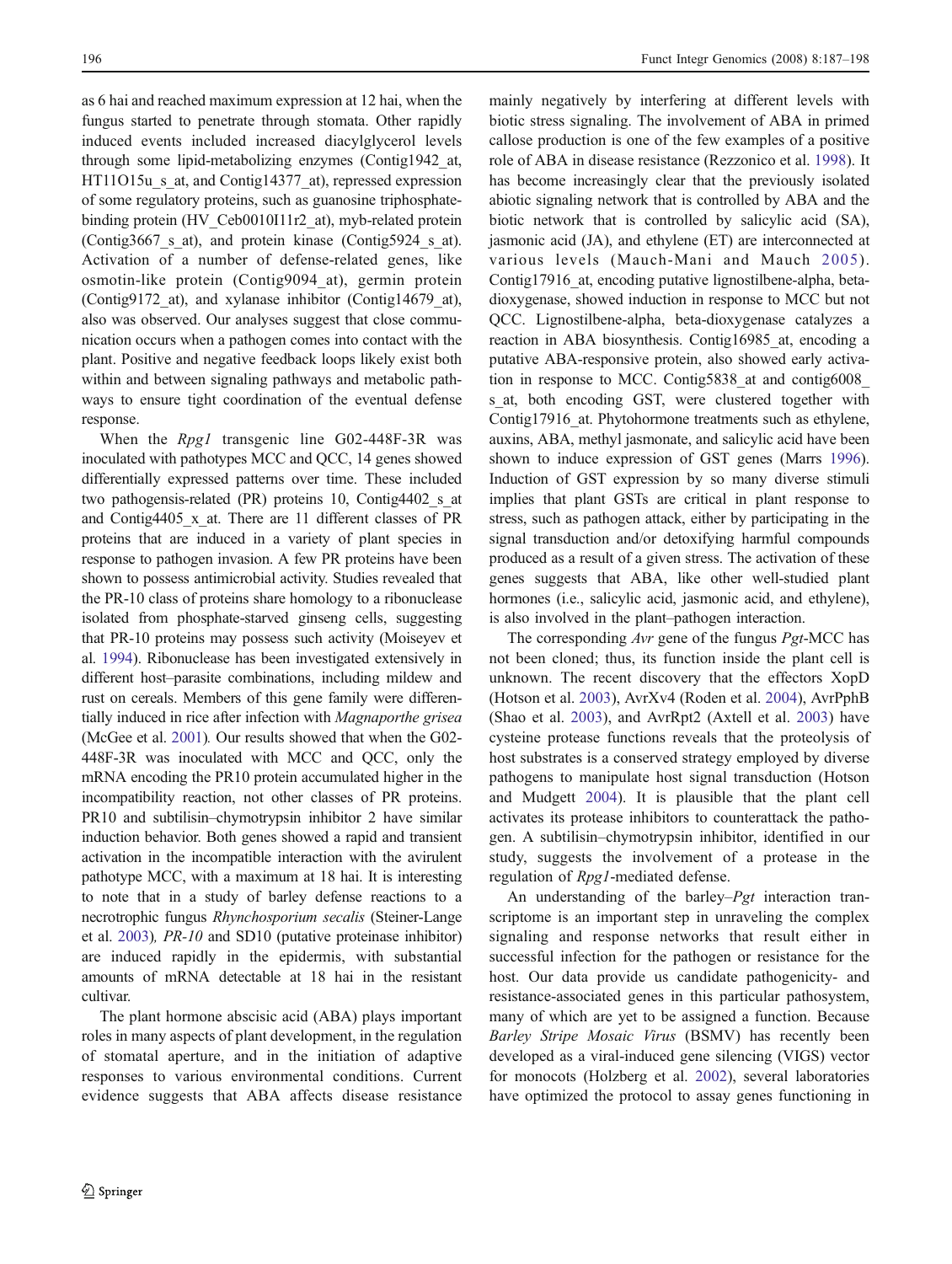<span id="page-10-0"></span>barley powdery mildew and wheat leaf rust disease resistance (Hein et al. 2005; Scofield et al. 2005). BSMV-VIGS may also become a valuable tool for the functional analysis of the Rpg1-mediated resistance pathway. The differentially expressed genes in our study provide a list of candidate signaling components in the Rpg1-mediated pathway, which can be further examined by the BSMV-VIGS system.

Acknowledgments This is Scientific Paper no. 0701-07 from the College of Agricultural, Human, and Natural Sciences Research Center, Washington State University, Pullman, WA, 99164, Project 0196. The research was supported by the National Research Initiative of the USDA Cooperative State Research, Education, and Extension Service grant number no. 2004-35301-14635.

## **References**

- Axtell MJ, Chisholm ST, Dahlbeck D, Staskawicz BJ (2003) Genetic and molecular evidence that the Pseudomonas syringae type III effector protein AvrRpt2 is a cysteine protease. Mol Microbiol 49:1537–1546
- Boddu J, Cho S, Kruger WM, Muehlbauer GJ (2006) Transcriptome analysis of the barley–Fusarium graminearum interaction. Mol Plant Microbe Interact 19:407–417
- Caldo RA, Nettleton D, Wise RP (2004) Interaction-dependent gene expression in Mla-specified response to barley powdery mildew. Plant Cell 16:2514–2528
- Caldo RA, Nettleton D, Peng J, Wise RP (2006) Stage-specific suppression of basal defense discriminates barley plants containing fast- and delayed-acting Mla powdery mildew resistance alleles. Mol Plant Microbe Interact 19:939–947
- Close TJ, Wanamaker SI, Caldo RA, Turner SM, Ashlock DA, Dickerson JA, Wing RA, Muehlbauer GJ, Kleinhofs A, Wise RP (2004) A new resource for cereal genomics: 22K barley GeneChip comes of age. Plant Physiol 134:960–968
- Druka A, Muehlbauer G, Druka I, Caldo R, Baumann U, Rostoks N, Schreiber A, Wise R, Close T, Kleinhofs A, Graner A, Schulman A, Langridge P, Sato K, Hayes P, McNicol J, Marshall D, Waugh R (2006) An atlas of gene expression from seed to seed through barley development. Funct Integr Genomics 6:202–211
- Hein I, Barciszewska-Pacak M, Hrubikova K, Williamson S, Dinesen M, Soenderby IE, Sundar S, Jarmolowski A, Shirasu K, Lacomme C (2005) Virus-induced gene silencing-based functional characterization of genes associated with powdery mildew resistance in barley. Plant Physiol 138:2155–2164
- Holzberg S, Brosio P, Gross C, Pogue GP (2002) Barley stripe mosaic virus-induced gene silencing in a monocot plant. Plant J 30:315–327
- Horvath H, Rostoks N, Brueggeman R, Steffenson B, von Wettstein D, Kleinhofs A (2003) Genetically engineered stem rust resistance in barley using the Rpg1 gene. Proc Natl Acad Sci USA 100:364– 369
- Hotson A, Mudgett MB (2004) Cysteine proteases in phytopathogenic bacteria: identification of plant targets and activation of innate immunity. Curr Opin Plant Biol 7:384–390
- Hotson A, Chosed R, Shu H, Orth K, Mudgett MB (2003) Xanthomonas type III effector XopD targets SUMO-conjugated proteins in planta. Mol Microbiol 50:377–389
- Jin Y, Steffenson BJ, Fetch TG (1994) Sources of resistance to pathotype QCC of Puccinia graminis f. sp. tritici in barley. Crop Sci 34:285–288
- Leek JT, Monsen E, Dabney AR, Storey JD (2006) EDGE: extraction and analysis of differential gene expression. Bioinformatics 22:507–508
- Lin KC, Rushnell WR, Smith AG, Szabo LJ (1998) Temporal accumulation patterns of defence response gene transcripts in relation to resistant reactions in oat inoculated with Puccinia graminis. Physiol Mol Plant Pathol 52:95–114
- Marrs KA (1996) The functions and regulation of glutathione Stransferases in plants. Annu Rev Plant Physiol Plant Mol Biol 47:127–158
- Mauch-Mani B, Mauch F (2005) The role of abscisic acid in plantpathogen interactions. Curr Opin Plant Biol 8:409–414
- McGee JD, Hamer JE, Hodges TK (2001) Characterization of a PR-10 pathogenesis-related gene family induced in rice during infection with Magnaporthe grisea. Mol Plant Microbe Interact 14: 877–886
- Moerschbacher BM, Noll UM, Flott BE, Reisener HJ (1988) Lignin biosynthetic enzymes in stem rust infected, resistant and susceptible near-isogenic wheat lines. Physiol Mol Plant Pathol 33:33–46
- Moiseyev GP, Beintema JJ, Fedoreyeva LI, Yakovlev GI (1994) High sequence similarity between a ribonuclease from ginseng callus and fungus-elicited proteins from parsley indicates that intracellular pathogenesis-related proteins are ribonucleases. Planta 193:470–472
- Nirmala J, Dahl S, Steffenson BJ, Kannangara CG, von Wettstein D, Chen X, Kleinhofs A (2007) Proteolysis of the barley receptorlike protein kinase RPG1 by a proteasome pathway is correlated with Rpg1-mediated stem rust resistance. Proc Natl Acad Sci USA 104:10276–10281
- Rezzonico E, Flury N, Meins F Jr, Beffa R (1998) Transcriptional downregulation by abscisic acid of pathogenesis-related beta-1,3 glucanase genes in tobacco cell cultures. Plant Physiol 117: 585–592
- Roden J, Eardley L, Hotson A, Cao Y, Mudgett MB (2004) Characterization of the Xanthomonas AvrXv4 effector, a SUMO protease translocated into plant cells. Mol Plant Microbe Interact 17:633–643
- Rostoks N, Steffenson BJ, Kleinhofs A (2004) Structure and expression of the barley stem rust resistance gene Rpg1 messenger RNA. Physiol Mol Plant Pathol 64:91–101
- Scofield SR, Huang L, Brandt AS, Gill BS (2005) Development of a virus-induced gene-silencing system for hexaploid wheat and its use in functional analysis of the Lr21-mediated leaf rust resistance pathway. Plant Physiol 138:2165–2173
- Sellam MA, Wilcoxson RD (1976) Development of Puccinia graminis f. sp. tritici on resistant and susceptible barley cultivars. Phytopathology 66:667–668
- Shao F, Golstein C, Ade J, Stoutemyer M, Dixon JE, Innes RW (2003) Cleavage of Arabidopsis PBS1 by a bacterial type III effector. Science 301:1230–1233
- Shen LS, Gong J, Caldo RA, Nettleton D, Cook D, Wise RP, Dickerson JA (2005) BarleyBase—an expression profiling database for plant genomics. Nucleic Acids Res 33:614–618
- Staples RC (2000) Research on the rust fungi during the twentieth century. Annu Rev Phytopathol 38:49–69
- Steffenson BJ (1992) Analysis of durable resistance to stem rust in barley. Euphytica 63:153–167
- Steiner-Lange S, Fischer A, Boettcher A, Rouhara I, Liedgens H, Schmelzer E, Knogge W (2003) Differential defense reactions in leaf tissues of barley in response to infection by Rhynchosporium